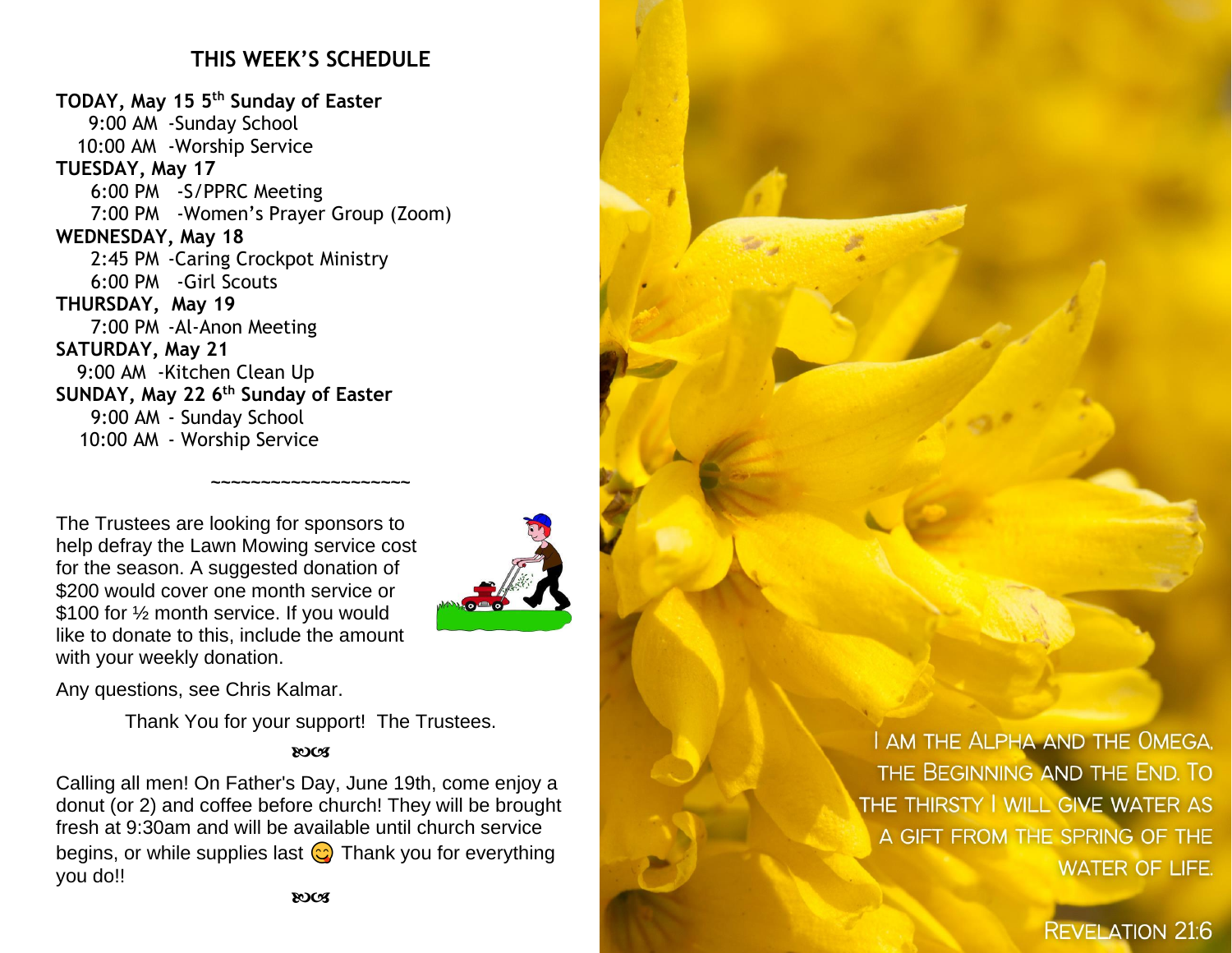| First United Methodist Church<br>"Growing, Loving & Serving in Christ's Name"                                                                                                                                                                                                                                                                                                                                 |                                                                                                 | <b>Silent Pra</b>           |
|---------------------------------------------------------------------------------------------------------------------------------------------------------------------------------------------------------------------------------------------------------------------------------------------------------------------------------------------------------------------------------------------------------------|-------------------------------------------------------------------------------------------------|-----------------------------|
|                                                                                                                                                                                                                                                                                                                                                                                                               |                                                                                                 | Pastoral I                  |
| Rev. Sara J. Wrona, Pastor                                                                                                                                                                                                                                                                                                                                                                                    | <b>Gail E. Varine, Organist</b><br>Lori A. Klingensmith, Choir Director<br>LFUMC251@comcast.net | Lord's Pra                  |
| Jo Ellen Stewart, Lay Leader<br>LFUMC.org                                                                                                                                                                                                                                                                                                                                                                     |                                                                                                 | ❖Gloria I                   |
| pastorsarajw@gmail.com                                                                                                                                                                                                                                                                                                                                                                                        | Pastor's Cell: (724) 882-9627                                                                   | Anthem                      |
| 5th Sunday of Easter<br>❖ Congregation please stand, (if you are able)<br>Prelude                                                                                                                                                                                                                                                                                                                             |                                                                                                 | Children'                   |
|                                                                                                                                                                                                                                                                                                                                                                                                               |                                                                                                 | Sung Pray                   |
| As the music begins, be silent, be thoughtful, and be<br>reverent, for this is the House of the Lord. Before the<br>service, speak to the Lord. During the service, let the<br>Lord speak to you. After the service, speak to one<br>another.                                                                                                                                                                 |                                                                                                 | <b>New Test</b>             |
|                                                                                                                                                                                                                                                                                                                                                                                                               |                                                                                                 | <b>❖Hymn</b>                |
|                                                                                                                                                                                                                                                                                                                                                                                                               |                                                                                                 | <b>☆New Te</b>              |
|                                                                                                                                                                                                                                                                                                                                                                                                               |                                                                                                 | Message                     |
| ❖ Centering Chorus "Up from the Grave He Arose" (Refrain) #322                                                                                                                                                                                                                                                                                                                                                |                                                                                                 | Offertory                   |
| ❖ Call to Worship                                                                                                                                                                                                                                                                                                                                                                                             |                                                                                                 | ❖Doxolo                     |
| Come to praise God, all you faithful people!<br>Come for God welcomes you and offers to draw close.<br>Praise to God, who rules over all the earth.<br>Praise to God, who is as near as our next breath.<br>Sun and moon and stars shine in praise to God.<br>God created them and established for each a place.<br>God has a place for us in this world;<br>We have come that God may instruct and equip us. |                                                                                                 | Prayer of                   |
|                                                                                                                                                                                                                                                                                                                                                                                                               |                                                                                                 | <b>❖Hymn</b>                |
|                                                                                                                                                                                                                                                                                                                                                                                                               |                                                                                                 | Greetings                   |
|                                                                                                                                                                                                                                                                                                                                                                                                               |                                                                                                 | ❖Benedio                    |
|                                                                                                                                                                                                                                                                                                                                                                                                               |                                                                                                 | ❖Commu                      |
|                                                                                                                                                                                                                                                                                                                                                                                                               |                                                                                                 | Postlude                    |
| Mountains and hills, trees and animals praise God.<br>Let all the rulers of the earth do so as well.                                                                                                                                                                                                                                                                                                          |                                                                                                 |                             |
| God provides abundantly for our needs.                                                                                                                                                                                                                                                                                                                                                                        |                                                                                                 |                             |
| God makes of one family all who dwell on earth.                                                                                                                                                                                                                                                                                                                                                               |                                                                                                 | The <b>ALT</b><br>loving me |

◆Hymn "How Great Thou Art" #77

❖Opening Prayer (in unison)

**Loving God, glorified on earth by the witness of Jesus Christ, touch our lives with the love that creates disciples, that we may learn to love one another. Teach us new attitudes so we will welcome the new heaven and new earth you have promised and work together to live as your people. Amen.**

ayer Prayer ayer (in unison) ❖Gloria Patri #70 "Our Great God Medley" Summent Pastor Sara ver of Illumination "Thy Word Is A Lamp" (Ref.x2)  $\#601$  $A$  ament Lesson Revelation 21:1-6(NRSV) #1085 "This is the Day of New Beginnings"  $#383$ estament Lesson Acts 11:1-18 (NRSV) #958 "Preparing" Rev. Sara J. Wrona Reflection ❖Doxology #95 Dedication "Help Us Accept Each Other" #560 s & Announcements ction  $\frac{1}{10}$  Blessing "He Lives" (Refrain)  $\frac{1}{10}$  #310

TAR FLOWERS are given to the Glory of God in loving memory of our parents by Art & Karen Eunson.

**~~~~~~~~~~~~~~~~~~~~**

The **BULLETINS** are given to the Glory of God in loving memory of my Mom, Tossie Pischky by Becky & Leebo Blankenship.

Sharing of Joys & Concerns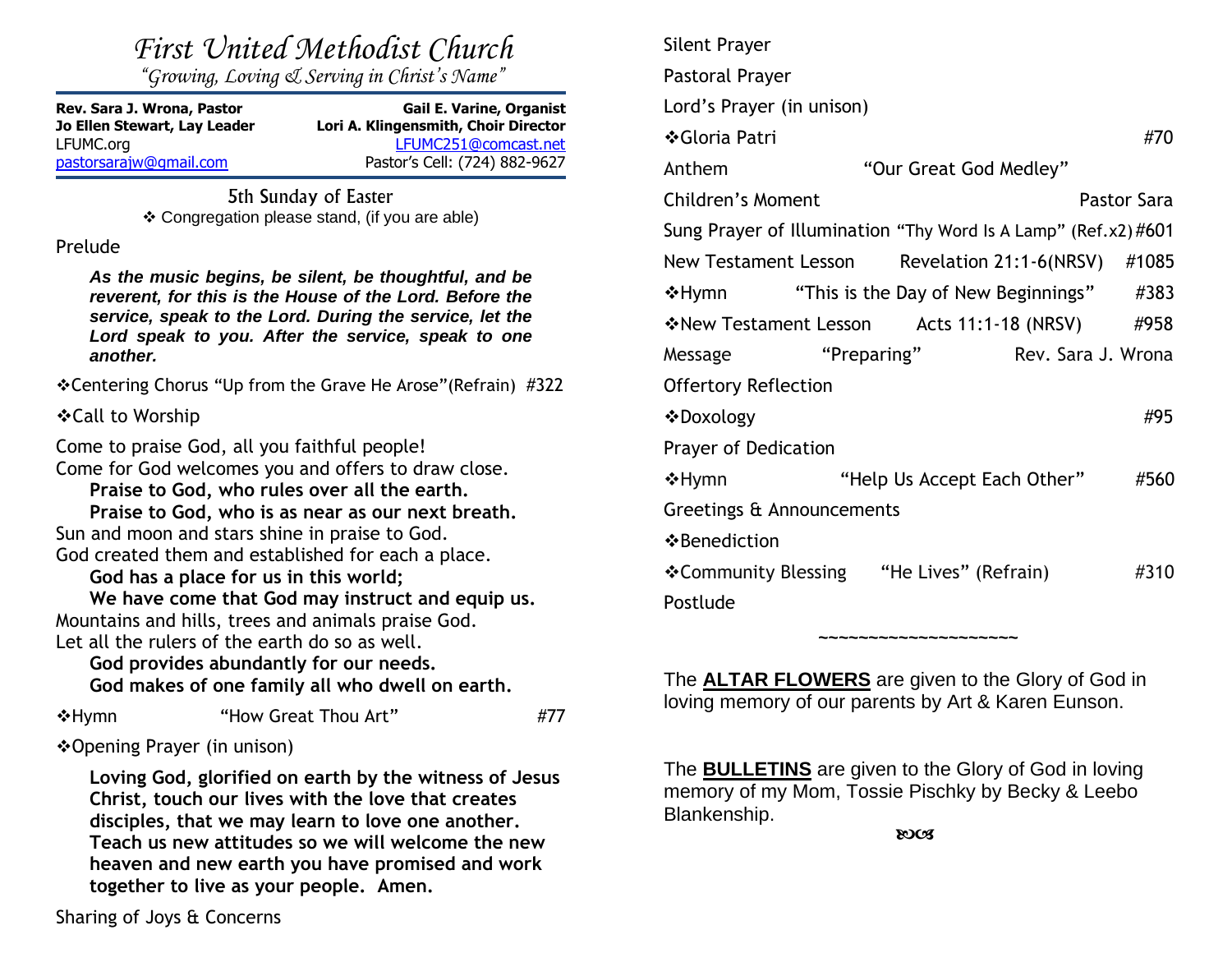#### **Food Bank Information**

The Food Bank has a new PO Box. Please send all future monetary donations to the following address:

*(\*\*If you include your Food Bank Donations with your offering you do not need to make any changes.\*\*)*

Leechburg Food Bank c/o Brian Kush P.O. Box 127 Leechburg, PA 15656

Email address: leechburgfoodbank@gmail.com **ROCK** 

## **A note from The Cross Roads Presbyterian Church**

Church Secretary Needed- Do you have an extra 15-16 hours per week and an interest in becoming Cross Road's new secretary? We are looking to fill the part time position of secretary to the pastor, Session, and the Cross Road's community. Candidates are expected to have typing abilities, knowledge of office equipment and good interpersonal skills. Computer skills are also needed including Word, Excel, PowerPoint, Quicken, and social media. Questions can be answered by the personnel committee. If interested or if you would like more information or know someone who might be interested, contact Sue Ellen Rupert at 412-527-7517.

#### **Example 2003**

## **\*Save the date\***

#### *Saturday July 9, 2022*

Kiski River Kayak / Canoe Paddle Trip. The plan is to paddle from Avonmore to Roaring Run. We will be on the water for 3 -4 hours. You can bring your own boat or rent one for the day. There is a sign-up sheet in the vestibule.



## **VBS VOLUNTEERS NEEDED**

We will be doing cooperative VBS with Hebron Lutheran & First Evangelical Lutheran in the mornings of June 20-24. We need volunteers to help with: decorating, leading crafts/science, games, snacks, and other stuff!

Let Pastor Sara know if you have any questions or want to get involved with VBS this summer. :)

**ROCS** 

The choir will not practice Monday evenings for the remainder of May. Please meet for practice at 9:30am in the sanctuary on Sunday, May 22 $^{\text{nd}}$  and June  $5^{\text{th}}$ . **ROCS** 

If you have any graduates in your household, please notify the office so they can be recognized during our Graduation Recognition in June. **ROCK** 

The Diner's Club will meet on Thursday, June 9 at 11:00 a.m. at Elena's. Please call in reservations to Janice 724-448-815, Margie 724-568-4198, Sandy 724-845- 8795, or the church office.

#### **ROCS**

The choir will be taking the summer off. If you would like to do special music please contact Lori or Lisa at the church office. There is a sign-up sheet in the vestibule. **ROCS**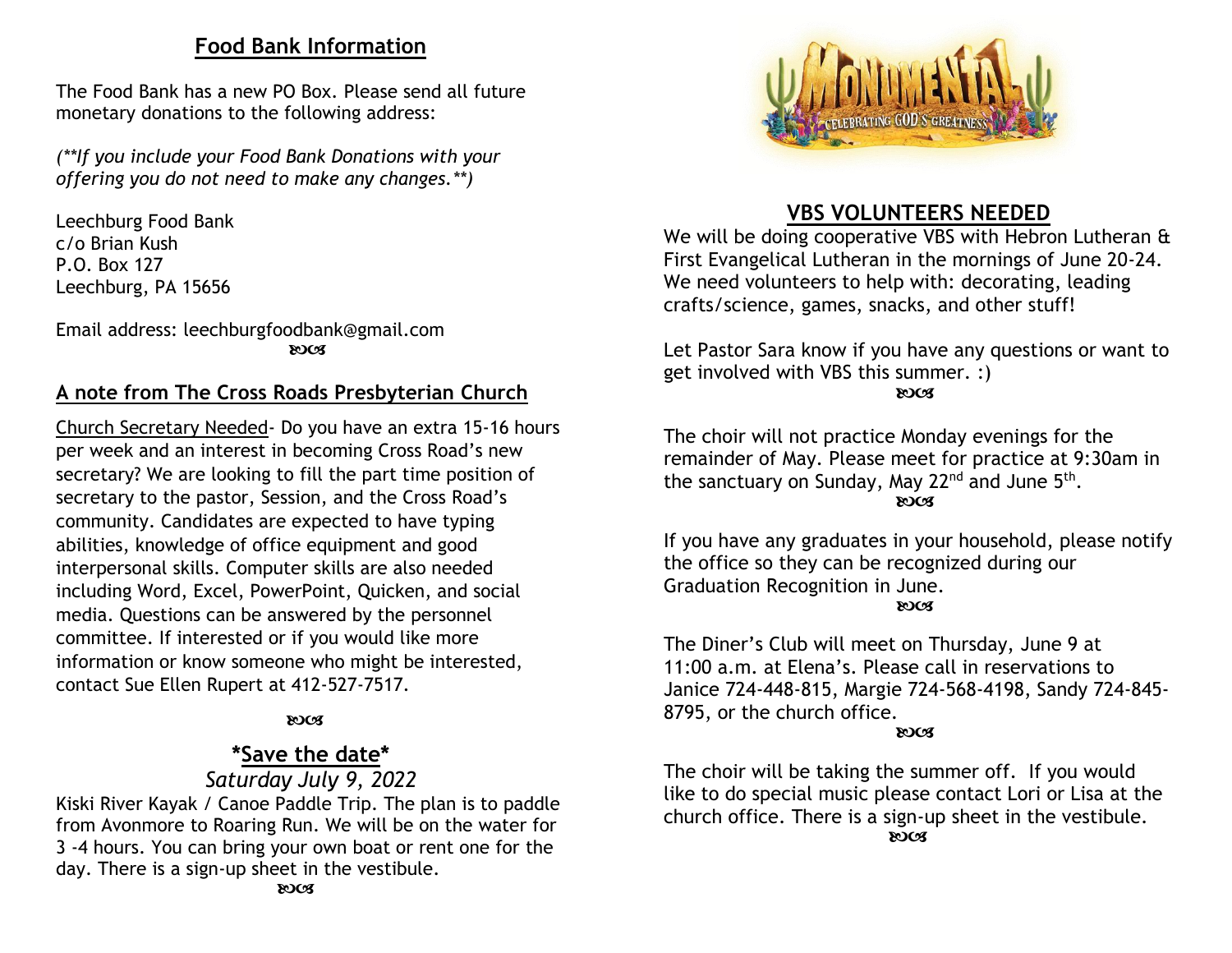## **Announcements from the Mission/Outreach Team**

- We are looking for people to help with the Crockpot Ministry for May. If you're interested in helping, but cannot attend the meeting, please contact Lori at 724-845-8109.
- We will be making bag lunches for the local businesses on Tuesday, June 14th at 9:30 a.m., please mark your calendars if you would like to help.
- We will be having a meeting on Tuesday, June 14th at 10:30 am. If you are interested in joining our team, come and do God's work by serving others.
- We will be making sandwiches for the community this summer on June  $14<sup>th</sup>$ , July 12<sup>th</sup>, and August 9<sup>th</sup> at 9:30am. If you would like to join us, we would love to have your help! We look forward to seeing you as we continue to be God's hands and feet!

Thank you for your continued support in all of our outreach projects! **LOC3** 

The First Evangelical Lutheran Church in Leechburg is in need of gently used children's clothing donations for their clothing closet. All other clothing, shoes, and handbag donations are welcome. Please wash all clothes before donating. If you have any questions please call their church office 724-845-7518. **ROCK** 

The Vandergrift Area Meals on Wheels is looking to expand service to Leechburg. This will only be possible if they have additional drivers. If you would be interested in helping them expand this vital and needed ministry, please contact Sarabeth Stopansky at 724-831-8112. **ROCK** 



**The Eastbrook Mission Barn (EMB)** is one of a system of Satellite Relief Supply Networks in the United Methodist Committee on Relief (UMCOR) Relief Supply Network. As a member of the Relief Supply Network, EMB shares its inventory with the national UMCOR coordinators, ships to national depots, coordinates disaster response

A Member of the UMCOR **Relief Supply Network** 

nationally. EMB collects, packages, verifies, and ships two different types of kits. The cleaning buckets and hygiene kits are distributed to many counties in Western Pennsylvania as well as other states in the U.S. to aid in flood clean up.

EMB also has a modular ramp ministry in which units are built on site at the barn and then assembled into ramps at residential sites for people who have accessibility issues to their homes.

On Thursday, June 16th, we will be taking a group of folks to the Eastbrook Mission Barn. We will meet at 8:00 a.m. at the church to depart for the mission barn (near New Castle). Each volunteer must bring their own bagged lunch. We will be there from 10:00 A.M. until 2:00 P.M. Pastor Sara will be driving and we will need 2 other driver volunteers. We will be verifying UMCOR kits and if possible assisting with the ramp ministry.

A sign-up sheet is located in the vestibule. Please indicate if you are willing to drive and whether you would prefer to verify kits or work in the ramp ministry.